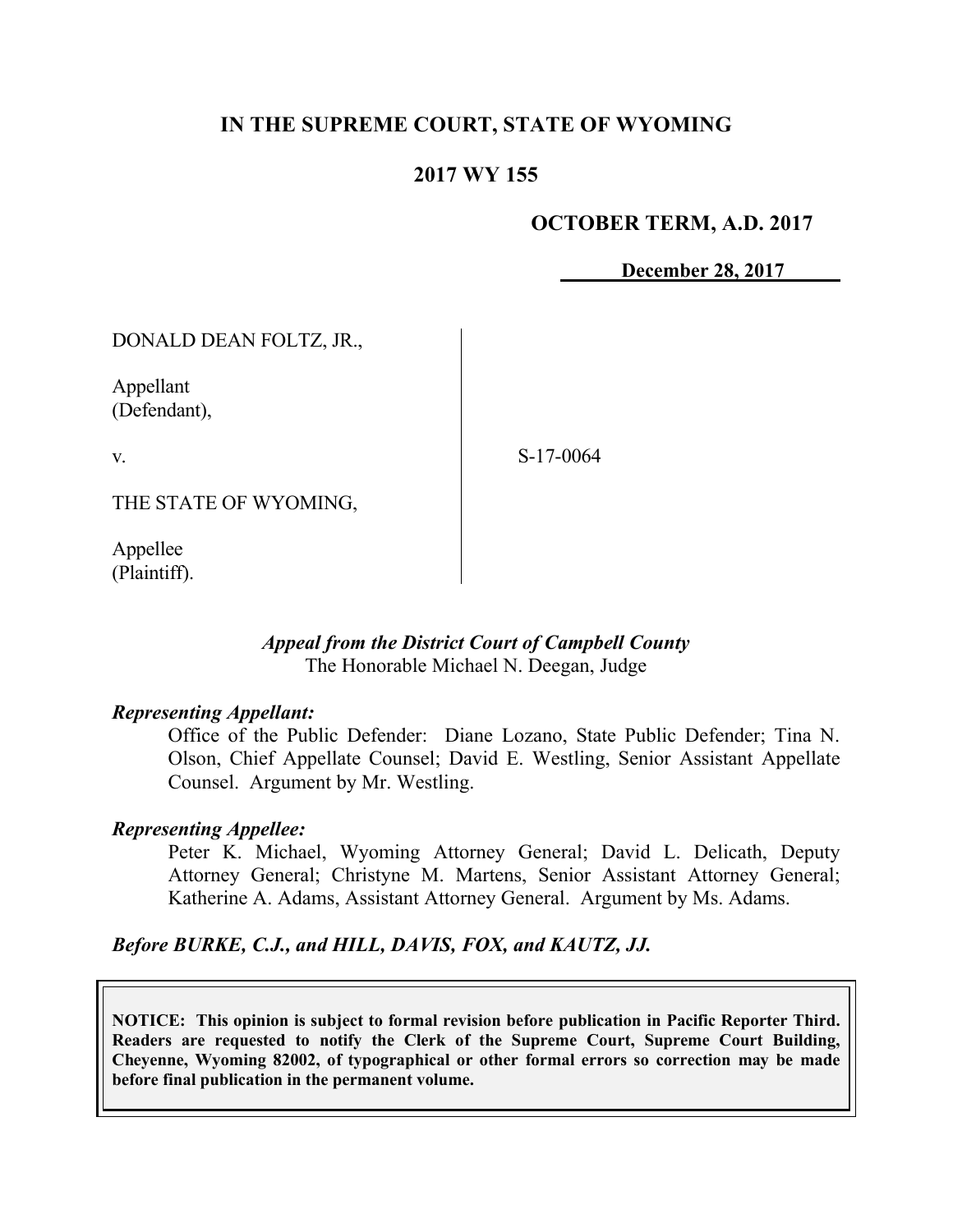### **KAUTZ, Justice.**

[¶1] A jury convicted the appellant, Donald Dean Foltz, Jr., of first-degree murder and the district court sentenced Mr. Foltz to life without the possibility of parole. Mr. Foltz appeals his conviction, arguing the district court erred when it denied his motion for judgment of acquittal. We affirm.

#### **ISSUE**

[¶2] Mr. Foltz raises one issue in this appeal:

Did the trial court err by denying Mr. Foltz's motion for judgment of acquittal in that there was insufficient evidence to support proof of the elements of child abuse?

#### **FACTS**

[¶3] In the fall of 2014, Mr. Foltz moved into the home of his girlfriend, Amanda Russell, and her two children. On December 22, 2014, Ms. Russell took her two-year-old son, BB, to a pediatrician, Dr. Fall, with concerns that BB had been vomiting, complaining of leg pain, and that he was bruising easily. After an examination and receiving the results of blood work, Dr. Fall concluded that BB's injuries were due to child abuse. He informed Ms. Russell of his suspicions and contacted the Department of Family Services (DFS). The next day, Sergeant Michael Hieb of the Campbell County Sheriff's Office accompanied an individual from DFS to follow up on Dr. Fall's report. Sergeant Hieb noted many bruises on BB; however, after Ms. Russell explained how BB received all the bruises, he concluded the injuries did not appear to be the result of child abuse.

[¶4] From the evening of December 23 through the morning of December 29, BB and his four-year-old sister, AR, spent most of their time with babysitters and family friends. During the evening of December 23, Ms. Russell left the children with their babysitter, Mercedes Corbett, while she and Mr. Foltz went to Rapid City to finish Christmas shopping. The children spent the day and night of December 24 with John and Candace LaValle. Ms. Russell arrived at the LaValle house at around noon on Christmas day, and after eating Christmas dinner and opening presents, took the children to her mother, Donna Blake's, home to open presents. Ms. Russell and AR went to Ms. Russell's home after spending time with the family at Ms. Blake's, while BB stayed the night with his grandmother. On December 26, both children went back to the LaValle home where they stayed until approximately noon on December 29. The LaValles then delivered the children to Ms. Russell at her residence.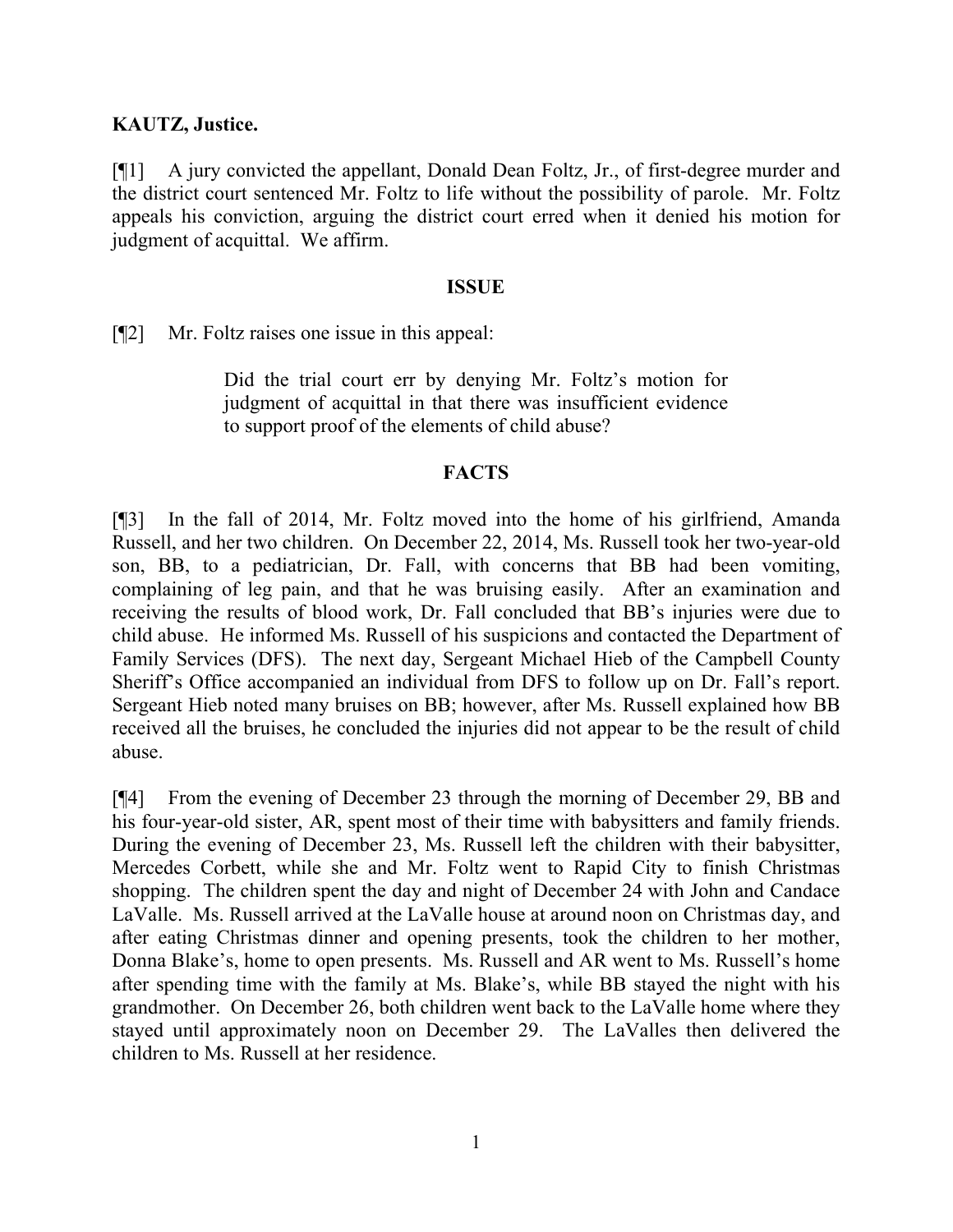[¶5] The children spent the rest of December 29 at the home with Ms. Russell and Mr. Foltz. The family had no visitors. That evening, Mr. Foltz put BB to bed and he and Ms. Russell went to bed at approximately 10:30 p.m. On December 30, Mr. Foltz got out of bed at 8:00 a.m. when he heard through the baby monitor that BB had awakened. Ms. Russell stayed in bed until after noon, but she could hear through a window Mr. Foltz, BB and AR working and playing outside. After Ms. Russell got out of bed, she remained in the home until about 4:00 p.m. when she left the children with Mr. Foltz for approximately forty-five minutes while she visited a friend. Ms. Russell returned home, but later that evening went to the grocery store to purchase electrolytes for BB because Mr. Foltz said that BB had vomited during the day. When Ms. Russell left for the store, Mr. Foltz had already put BB to bed for the night.

[¶6] While Ms. Russell was at the store, Mr. Foltz brought an unresponsive BB into  $\overline{M}$ s. Blake's home through the back door.<sup>1</sup> Mr. Foltz told Ms. Blake that he had checked on BB after hearing a noise on the baby monitor. He discovered there was something wrong with BB, he needed help, and he did not know what to do. Ms. Blake called 911, wrapped BB in a blanket, and then got into her vehicle with her boyfriend and BB to meet the ambulance on the way to the hospital. Mr. Foltz stayed behind to take care of AR.

[¶7] Ms. Blake attempted to perform CPR as instructed by the 911 operator, but when she pressed on BB's chest he began to vomit. She turned on a light in the vehicle and noticed a large bruise on BB's forehead. She then met the ambulance, and emergency medical personnel took BB to the hospital. Emergency staff made vigorous attempts to revive BB, but were unsuccessful. He was pronounced dead at 10:35 p.m. The emergency room physician who attempted to revive BB noted extensive bruising from BB's jaw to chest, a bruise with swelling on his forehead, a distended abdomen, and multiple bruises over the rest of BB's body. The physician believed the injuries were due to child abuse and contacted law enforcement.

[¶8] Dr. Donald Habbe performed an autopsy the next day and concluded that BB died from blunt force trauma to the abdomen. Dr. Habbe discovered multiple tears in BB's mesentery<sup>2</sup> which caused bleeding into the abdomen. He believed the tears were caused by multiple instances of force and were recent injuries that had occurred in the twentyfour hour period before BB's death.

[¶9] Following an investigation, the State charged Mr. Foltz with one count of firstdegree murder under Wyo. Stat. Ann. § 6-2-101(a) (LexisNexis 2017).<sup>3</sup> The State

 $\overline{a}$ 

 $<sup>1</sup>$  Ms. Blake's home is immediately next door to Ms. Russell's home in rural Campbell County.</sup>

<sup>&</sup>lt;sup>2</sup> Dr. Habbe described the mesentery as the tissues that hold the small and large bowels in place in the abdomen.

 $3$  Section 6-2-101(a) states: "Whoever purposely and with premeditated malice, or in the perpetration of, or attempt to perpetrate, any sexual assault, sexual abuse of a minor, arson, robbery, burglary, escape,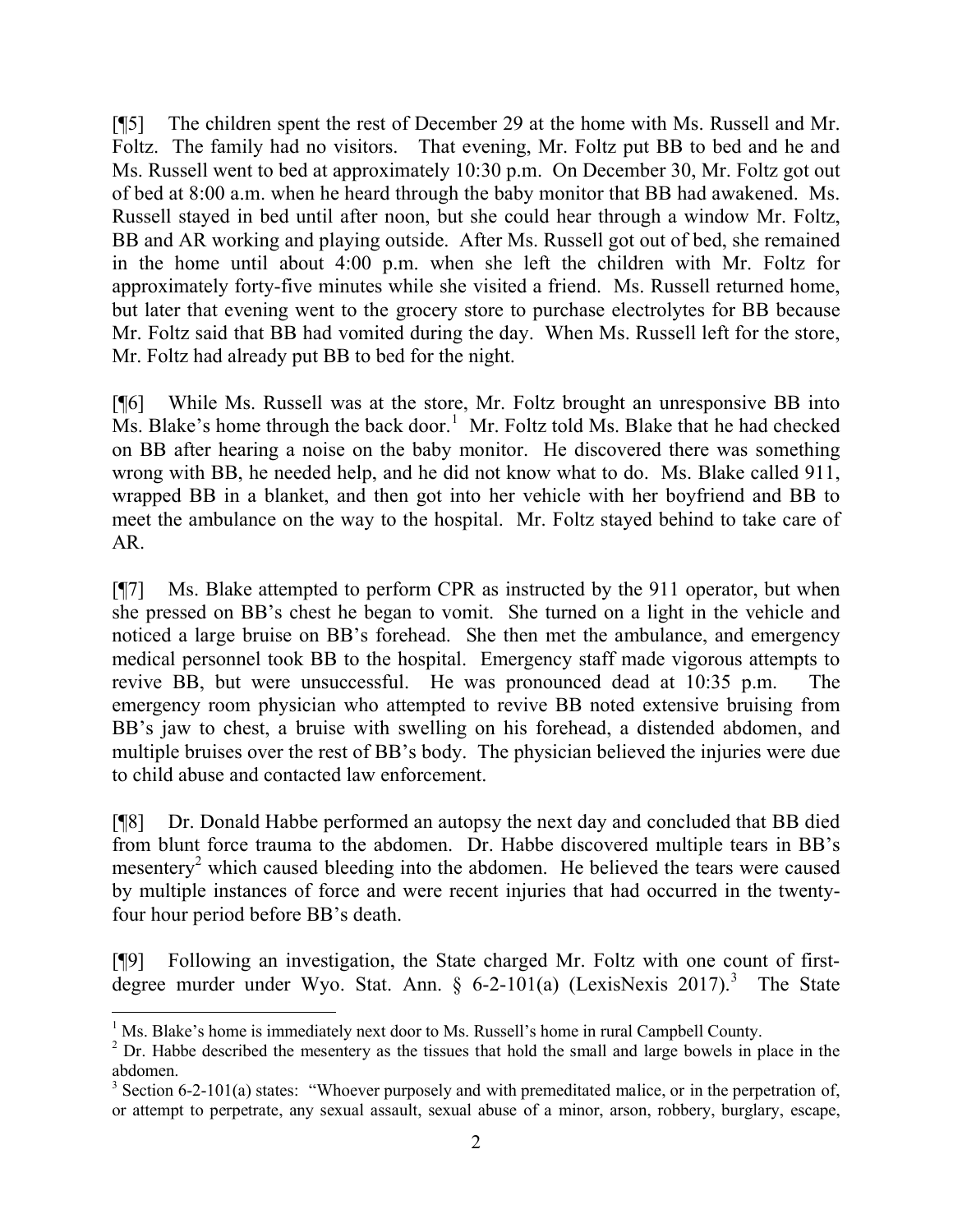alleged that Mr. Foltz caused BB's death during the perpetration of child abuse. A jury found Mr. Foltz guilty of the charge, and the district court sentenced Mr. Foltz to life imprisonment without the possibility of parole. Mr. Foltz filed a timely notice of appeal.

### **STANDARD OF REVIEW**

[¶10] This Court reviews a motion for judgment of acquittal in the same light as the district court. *Bean v. State*, 2016 WY 48, ¶ 43, 373 P.3d 372, 387 (Wyo. 2016). When reviewing a motion for judgment of acquittal:

> we examine and accept as true the evidence of the prosecution together with all logical and reasonable inferences to be drawn therefrom, leaving out entirely the evidence of the defendant in conflict therewith.

> A motion for judgment of acquittal is to be granted only when the evidence is such that a reasonable juror must have a reasonable doubt as to the existence of any of the essential elements of the crime. Or, stated another way, if there is substantial evidence to sustain a conviction of the crime, the motion should not be granted. This standard applies whether the supporting evidence is direct or circumstantial.

*Bruce v. State*, 2015 WY 46, ¶ 52, 346 P.3d 909, 925-26 (Wyo. 2015) (quoting *Butcher v. State*, 2005 WY 146, ¶ 11, 123 P.3d 543, 548 (Wyo. 2005)). As a practical matter, the standard of review for denial of a motion for judgment of acquittal is the same as that used when an appeal claims insufficient evidence to convict. This is because these appeals both challenge the sufficiency of the evidence. Although Mr. Foltz facially challenges the denial of his motion for judgment of acquittal, he is in fact claiming that the evidence was insufficient to sustain a conviction. When applying this standard, we do not reweigh the evidence or re-examine the credibility of the witnesses. *Bean*, ¶ 45, 373 P.3d at 387. Instead, we simply determine "whether or not the evidence could reasonably support such a finding by the factfinder." *Id*. (quoting *Hill v. State*, 2016 WY 27, ¶ 13, 371 P.3d 553, 558 (Wyo. 2016)). "We review the sufficiency of the evidence 'from this perspective because we defer to the jury as the fact-finder and assume they believed only the evidence adverse to the defendant since they found the defendant guilty beyond a reasonable doubt.'" *Id*. (quoting *Oldman v. State*, 2015 WY 121, ¶ 5, 359 P.3d 964, 966 (Wyo. 2015)). This standard applies whether the evidence supporting the conviction is direct or circumstantial. *Id*., ¶ 44, 373 P.3d at 386 (quoting *Guerrero v. State*, 2012 WY 77, ¶ 14, 277 P.3d 735, 738-39 (Wyo. 2012)).

resisting arrest, kidnapping or abuse of a child under the age of sixteen (16) years, kills any human being is guilty of murder in the first degree."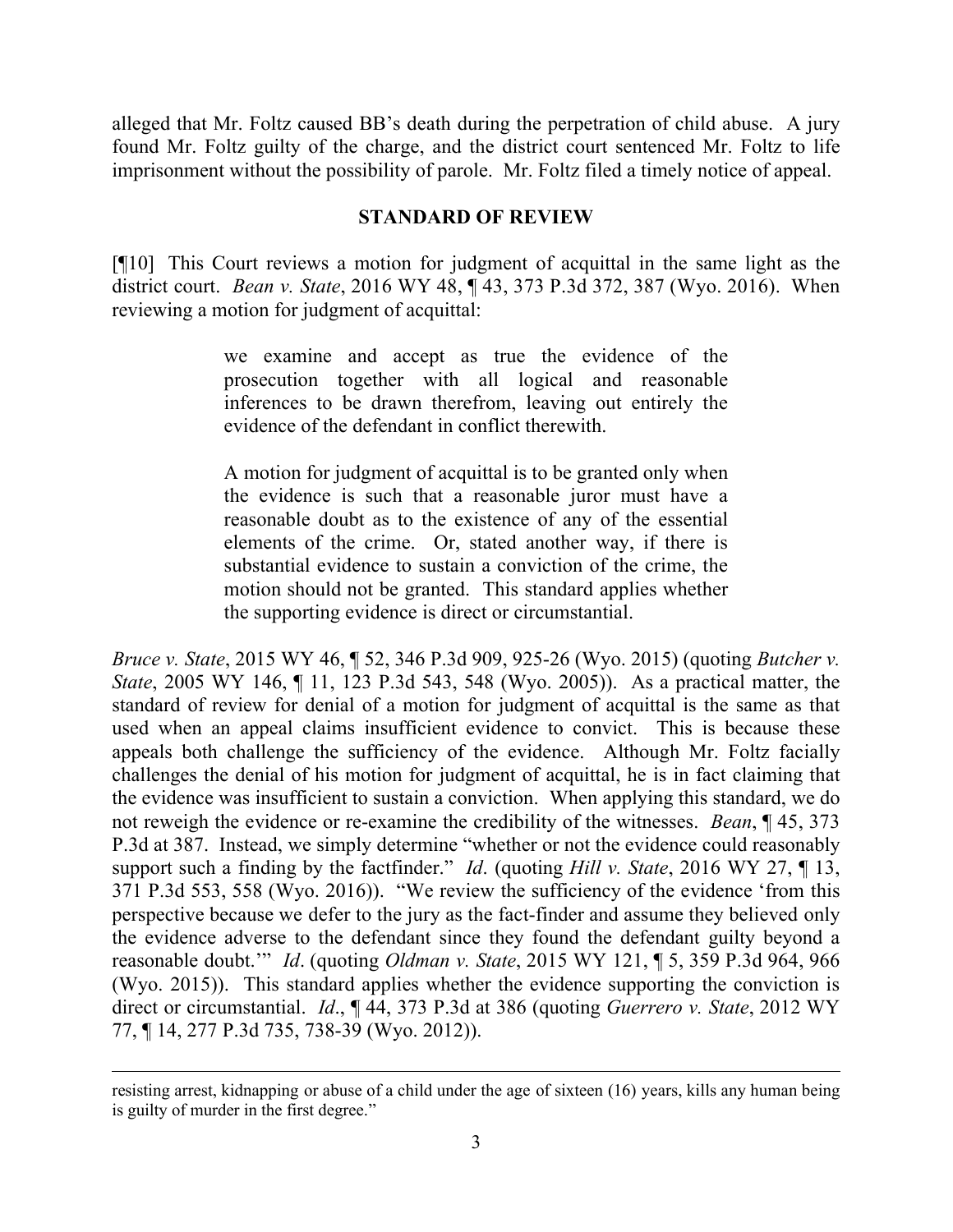#### **DISCUSSION**

[¶11] At the end of the State's case-in-chief, Mr. Foltz moved for a judgment of acquittal. Because the State alleged that Mr. Foltz killed BB during the perpetration of child abuse, the State was necessarily required to prove each element of child abuse found in Wyo. Stat. Ann. § 6-2-503(a) (LexisNexis 2017). That statute states:

> (a) A person who is not responsible for a child's welfare as defined by W.S.  $14-3-202(a)(i)$ , is guilty of child abuse, a felony punishable by imprisonment for not more than ten (10) years, if:

> (i) The actor is an adult or is at least six (6) years older than the victim; and

> (ii) The actor intentionally or recklessly inflicts upon a child under the age of sixteen (16) years:

> (A) Physical injury as defined in W.S. 14-3-  $202(a)(ii)(B);$

> (B) Mental injury as defined in W.S. 14-3-  $202(a)(ii)(A);$  or

> > (C) Torture or cruel confinement.

*Id.* Mr. Foltz argued that because the State had not presented evidence of how BB received his injuries, the State failed to prove that Mr. Foltz had intentionally or recklessly inflicted BB's injuries. After considering the "broad panoply of evidence," the district court denied the motion, concluding the State presented sufficient evidence that could allow a jury to conclude by proof beyond a reasonable doubt that Mr. Foltz committed the charged crime.

[¶12] Shortly after the trial concluded, Mr. Foltz filed a renewed motion for judgment of acquittal. He renewed his argument that the State had failed to prove he intentionally or recklessly caused BB's injuries, but also argued the State failed to prove that Mr. Foltz was a person not responsible for the welfare of BB. Mr. Foltz additionally raised these arguments in a motion for new trial. While the record does not contain a written order denying the post-trial motions, the district court signed the judgment upon guilty verdict three days after Mr. Foltz filed the motions.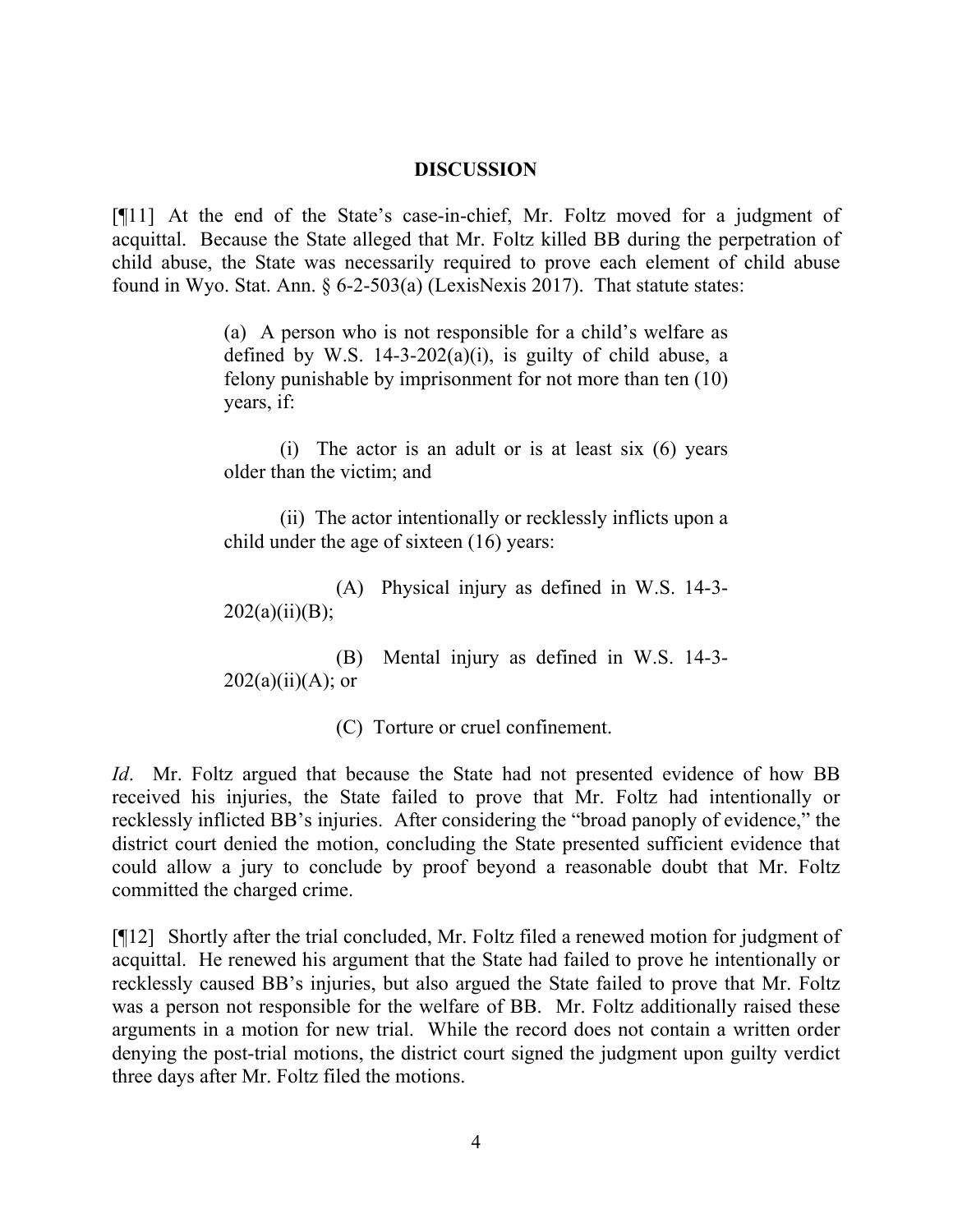[¶13] On appeal, Mr. Foltz maintains the district court should have granted his motions for judgment of acquittal on the basis the State failed to prove Mr. Foltz intentionally or recklessly inflicted BB's injuries or that he was not responsible for the welfare of BB at the time he inflicted the injuries. We will discuss each of these elements in turn.

## *Intentionally or Recklessly Inflicts Injury*

[ $[14]$ ] To sustain a conviction for murder premised upon child abuse under § 6-2-503(a), the State must prove Mr. Foltz intentionally or recklessly inflicted injury upon BB. Mr. Foltz argues the State failed to show he acted intentionally or recklessly because it did not provide evidence "that Mr. Foltz was angry or that he meant to hurt BB in any respect." Further, Mr. Foltz argues the State did not present any evidence of what conduct Mr. Foltz engaged in that created an unjustifiable risk sufficient to substantiate a finding of reckless infliction of injury upon BB.

[¶15] Before considering the evidence the State presented at trial, we must first address Mr. Foltz's misunderstanding of the "intent" required to prove child abuse. While Mr. Foltz does not openly argue the State was required to prove Mr. Foltz acted with the specific intent to cause BB's injuries, he implies as much by arguing the State did not present evidence that "Mr. Foltz was angry or that he meant to hurt BB in any respect." Additionally, he asserts that our precedent "indicates that abuse must be deliberate." These statements are wholly inaccurate. Our precedent is clear that child abuse is a general intent crime; therefore, the State need not show that Mr. Foltz intended the consequence of his actions. *Rowe v. State*, 974 P.2d 937, 939-40 (Wyo. 1999). Instead, it must prove that Mr. Foltz intentionally or recklessly *acted* in a way that resulted in BB's physical injury. *Id*. at 940. Thus, evidence regarding Mr. Foltz's feelings toward BB or whether he "meant to hurt BB" are not required in the final inquiry.

[¶16] The jury determined that Mr. Foltz had both intentionally and recklessly caused BB's physical injuries. Applying our standard of review to the evidence presented at trial, we are convinced the State presented sufficient evidence to sustain Mr. Foltz's conviction and, thus, the district court properly denied his motion for judgment of acquittal. Dr. Donald Habbe, the pathologist who performed BB's autopsy, testified that BB died from blunt force trauma to the abdomen, which caused tears in the mesentery and bleeding into the abdomen. Dr. Habbe stated he discovered three mesentery tears, and concluded that the tears had to be caused by multiple instances of abdominal trauma. Dr. Habbe believed the mesentery injuries were recent, having been caused within a twenty-four hour period prior to BB's death on December 30. He also noted that BB had suffered contusions and abrasions over widespread areas of his body, including his forehead, cheek, nose, neck, chin, ears, back, abdomen, and buttocks.

[¶17] Dr. Thomas Bennett, a forensic pathologist, reviewed BB's autopsy at the request of the Campbell County Coroner. Dr. Bennett testified that BB died of "traumatic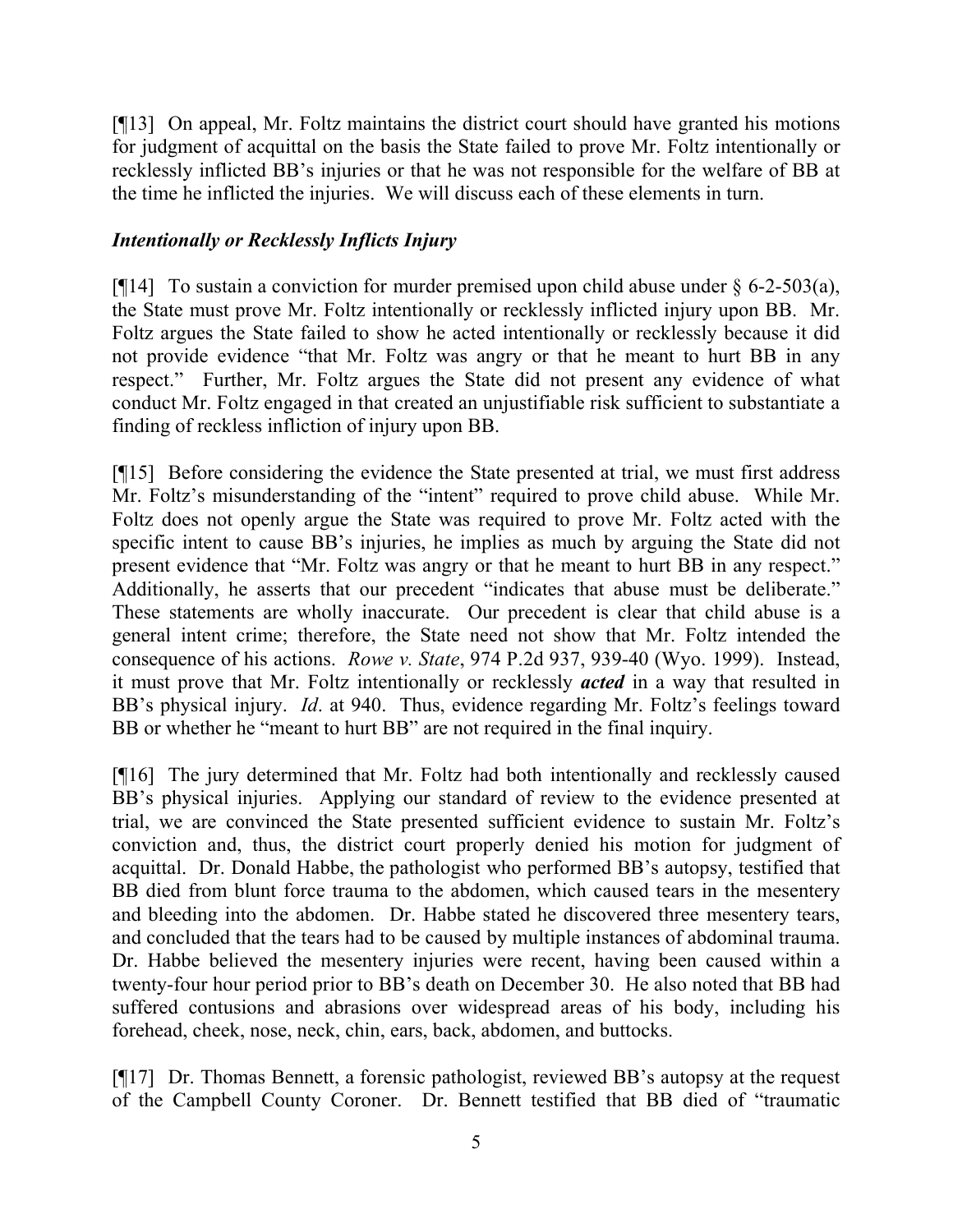injuries to his abdomen from non-accidental blunt force trauma to his abdomen." Dr. Bennett explained that the mesenteries are soft, flexible, resilient, and are rarely injured absent non-accidental force. He also testified that tears are the result of tremendous force, such as forceful punches and kicks or car crashes, and not from falling or running into the corner of a table or down the stairs or other routine toddler activities. Dr. Bennett agreed that, due to the location of the mesentery tears, three separate events caused the tears, and that the injuries occurred in roughly the twenty-four hours before BB's death.

[¶18] Amanda Russell testified that Mr. Foltz lived with her and her children in her home. Ms. Russell stated that Mr. and Mrs. LaValle brought BB and AR home sometime before noon on December 29, and she did not notice any visible injuries to BB at that time. She also testified that the children stayed home with her and Mr. Foltz for the reminder of the day and they did not have any visitors. On December 30, Mr. Foltz got up at approximately 8:00 a.m. when BB woke up; however, Ms. Russell did not get out of bed until after noon that day. Ms. Russell was at the home until approximately 4:00 p.m. when she left for thirty to forty-five minutes to visit a friend. She left BB at home with Mr. Foltz. After her visit, Ms. Russell returned to the home, but left later that evening to go to the grocery store. Again, BB stayed at the home with Mr. Foltz, although Mr. Foltz had put BB to bed before Ms. Russell left. Additionally, Investigator Pownall testified that Mr. Foltz told him that only he, Ms. Russell, and the children were at the home on December 30.

[¶19] Based upon this evidence, a reasonable jury could, and did, conclude that Mr. Foltz—one of only two adults who were with BB during the time-period wherein the injuries were inflicted—intentionally and recklessly inflicted the non-accidental blunt force trauma to BB's abdomen. Despite this evidence, Mr. Foltz seems to argue the evidence is insufficient because it does not shed light on how Mr. Foltz caused BB's injuries. However, the State is not required to prove how Mr. Foltz inflicted the injuries; instead, it is required to prove simply that he intentionally and recklessly caused the injuries. *See* § 6-2-503(a).

[¶20] This Court has acknowledged that child abuse is a private act, often being witnessed only by the victim and the perpetrator. *Marshall v. State*, 646 P.2d 795, 797 (Wyo. 1982). In order "to protect the most helpless members of our society from violence on the part of others," we have recognized that "opportunity, together with injuries consistent with child abuse, is sufficient evidence to support a conviction for homicide." *Goldade v. State*, 674 P.2d 721, 727 (Wyo. 1983) (citing *Marshall*; *Rinehart v. State*, 641 P.2d 192 (Wyo. 1982); *Grabill v. State*, 621 P.2d 802 (Wyo. 1980); *Seyle v. State*, 584 P.2d 1081 (Wyo. 1978); *Jones v. State*, 580 P.2d 1150 (Wyo. 1978)). In *Jones*, the State presented the following evidence: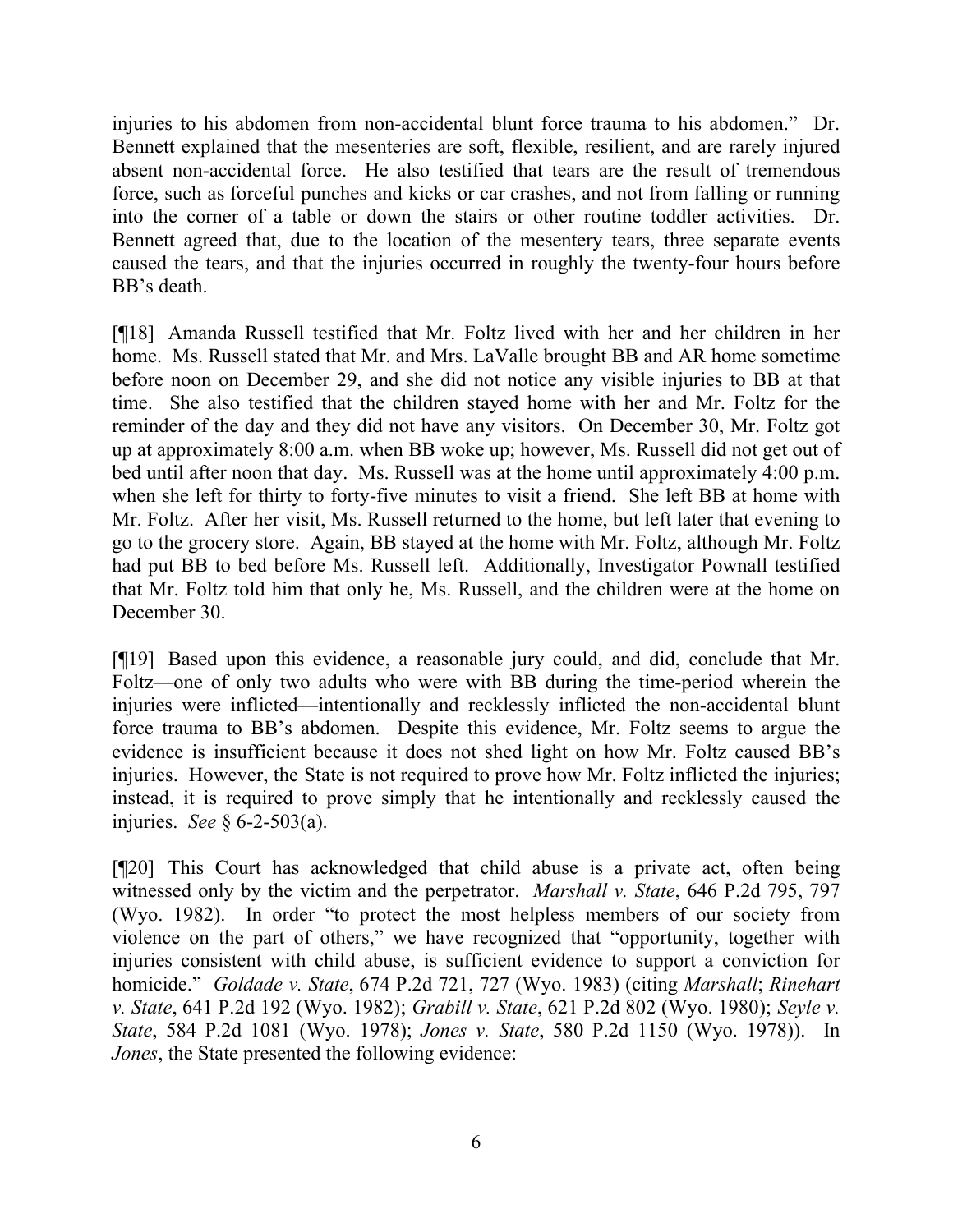Appellant's stepdaughter died as a result of an acute bilateral subdural hemorrhage; such a hemorrhage is almost always caused by physical trauma of considerable force; the child had three bruises on her head which could have been caused by a hand or other blunt instrument; these bruises and other injuries were not present prior to the time that the child came under the exclusive control of appellant; appellant's wife left appellant alone with her apparently-normal child for a period of twenty to twenty-five minutes; and the hemorrhage, in the attending doctor's opinion, could not have been caused by a prior high-chair-fall or other accident.

*Jones*, 580 P.2d at 1152. The Court concluded this evidence was sufficient for a jury to reasonably infer that the appellant inflicted the injury that caused the victim's death. *Id*.

[¶21] Similarly, in *Grabill*, the victim's mother left her seemingly normal sleeping infant alone with the appellant. *Grabill*, 621 P.2d at 804. When the mother returned less than two hours later, the infant was still sleeping and the appellant showed the mother a bruise on the infant's ear. *Id*. The mother took the infant to the hospital, and the treating doctor testified that the child was comatose and, due to bruising on the child's head, he believed she had suffered a severe brain injury from non-accidental trauma. *Id*. at 805. The doctor also testified that a fall from a changing table or out of bed would not be severe enough to cause the injury. *Id*. Another doctor who treated the infant reiterated that the injuries were caused by non-accidental trauma, such as shaking the baby, and that a fall would likely not cause the injuries. *Id*. at 806. The Court concluded this evidence was sufficient for a jury to reasonably infer that the appellant caused the infant's injuries when the mother left her alone with the appellant. *Id.* While the appellant had denied causing the injuries, the Court recognized the jury "chose to accept the circumstantial evidence against appellant rather than his denial." *Id.*

[¶22] Just as in *Jones* and *Grabill*, the State produced medical testimony concluding that BB's injuries were the result of non-accidental blunt force trauma to the abdomen requiring at a minimum reckless, if not intentional, conduct. Additionally, the evidence is undisputed that Mr. Foltz had the opportunity to cause the injuries because he was with BB the entire twenty-four hours preceding BB's death, and the only adult present other than Ms. Russell. While Ms. Russell was also at home with BB, the jury must have believed her when she testified that she did not abuse BB.

[¶23] The State presented additional incriminating evidence not present in *Jones* and *Grabill*. The jury heard testimony about inconsistent statements Mr. Foltz made in the days following BB's death. At times, Mr. Foltz said he found BB unconscious after he heard unidentified sounds on the baby monitor, while at other times he said he just spontaneously checked on BB. Mr. Foltz told Investigator Pownall that he immediately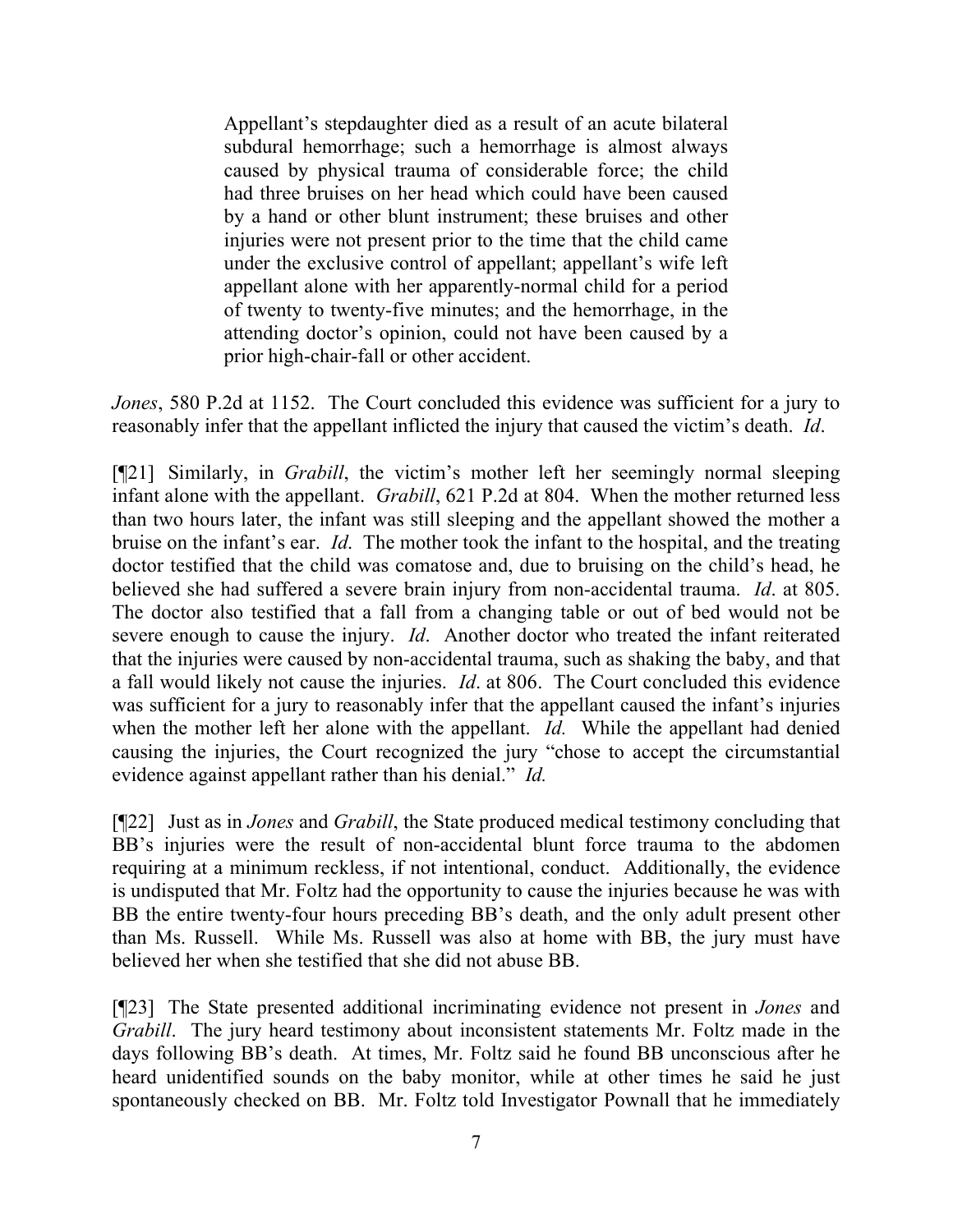ran to Ms. Blake's house with BB after finding the child unresponsive; however, he told others that he put BB in the bathtub to try to revive him before taking him to Ms. Blake's home. Mr. Foltz also gave inconsistent stories about the large abrasion and bruise on BB's forehead. He told Investigator Pownall that BB had run into the knob on his bedroom door at about noon on December 30. But, Mr. Foltz told one of his co-workers that he may have hit BB's head on the doorjamb as he was taking the child to Ms. Blake's home.

[¶24] In addition to the inconsistent statements, the jury heard comments made by Mr. Foltz which it could have found incriminating. Mr. Foltz told his supervisor at work that, "Even if I did hit [BB's] head on a doorjamb, [] they would have to prove it." He also told the same co-worker that BB's older sister "would not be a good witness to anything because she talks to dead people. Her father had passed and she's somehow communicating with her father[.]" Mr. Foltz told a co-worker that BB died from an infection in his throat, although at that point in time Mr. Foltz knew the cause of BB's death was non-accidental blunt force trauma. This co-worker also testified that Mr. Foltz said, "Even if I did kill the kid, [BB] was the only witness and he's dead now."

[¶25] Finally, the jury heard the testimony of several witnesses who stated they observed other injuries on BB in the days before his death. Dr. Fall testified that he treated BB on December 22, 2014, and noted multiple bruises on his body, including in the genital area. Dr. Fall ordered blood tests, and when the results came back normal, Dr. Fall told Ms. Russell that he suspected BB's bruising was the result of child abuse. He also reported the visit and his suspicions to DFS. The doctor who treated BB in the emergency room also noted bruising consistent with abuse, particularly bruising in his perineal region. This bruising was also noted on December 23, 2014, by Sergeant Hieb when he followed up on Dr. Fall's child abuse report, and by Ms. LaValle in the days immediately preceding BB's death. From this evidence, the jury could reasonably infer that Mr. Foltz's abuse of BB was not simply an isolated act, but repeated intentional actions that ultimately led to BB's death.

[¶26] The jury considered and weighed the credibility of the witness testimony, heard the statements Mr. Foltz made, and concluded that Mr. Foltz caused BB's death. "[W]e do not have the benefit of how the trial judge (jury) sees and hears the witness-the pitch of the voice, facial changes, the movement in the witness-all of which may tell a separate story, to be given credence. The conclusion of what preponderates is with the trier of fact." *Marshall*, 646 P.2d at 797. Our standard of review requires we defer to those conclusions if the evidence allows, and "[a]ppellate courts cannot try a case de novo." *Id*. The evidence presented by the State supports a conclusion that BB died from nonaccidental trauma, and that Mr. Foltz acted intentionally, and necessarily recklessly, when he inflicted the trauma. Granted, the evidence linking Mr. Foltz to the abuse is circumstantial; however, "[t]his type of case is usually presented of necessity by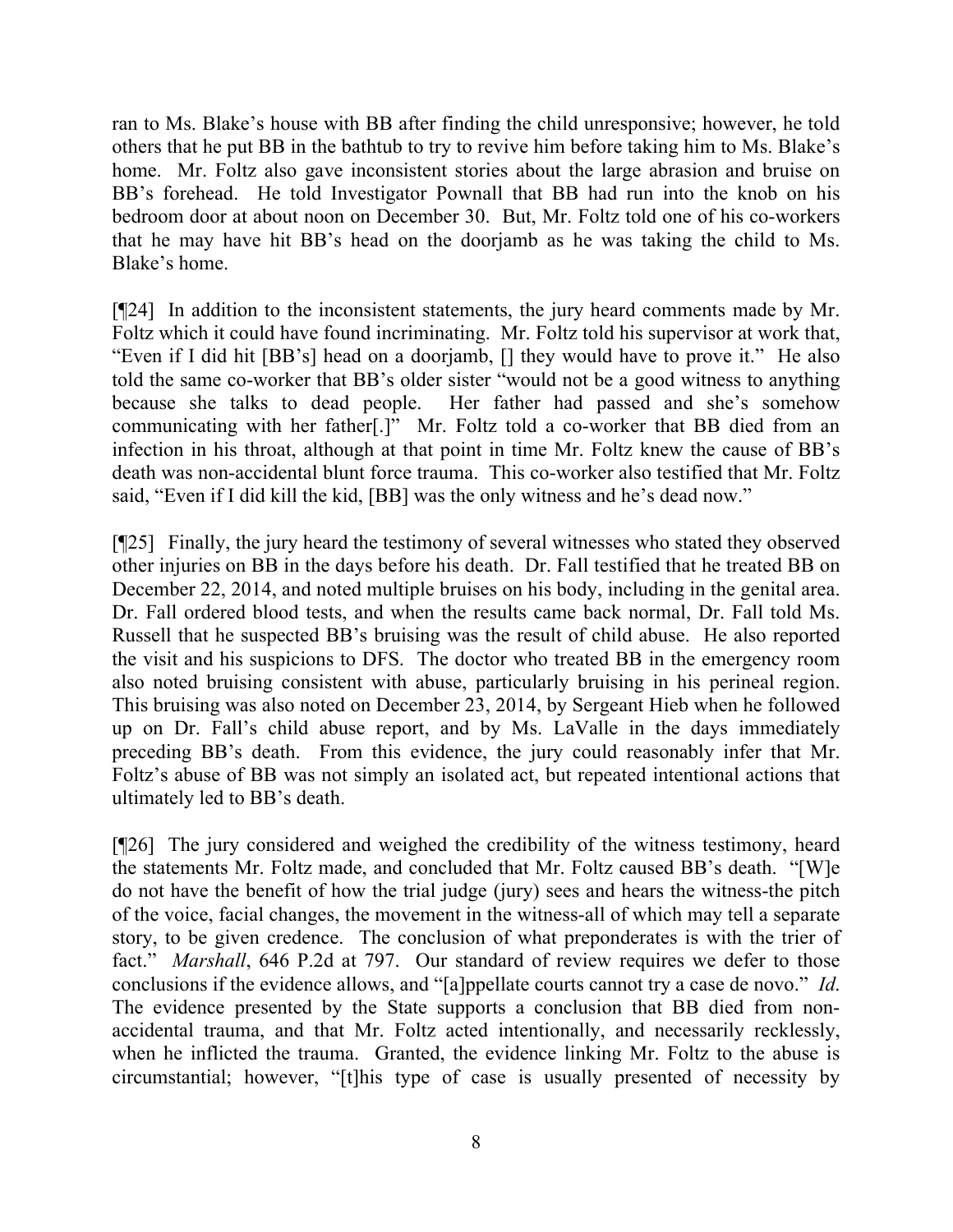circumstantial evidence." *Marshall*, 646 P.2d at 797. The district court did not err in denying Mr. Foltz's motion for judgment of acquittal.

# *Person Responsible for the Welfare of a Child*

[¶27] Mr. Foltz argues the State failed to prove that he was "a person not responsible for the welfare of the child" as required by  $\S$  6-2-503(a) because the evidence showed that Ms. Russell left her children alone with him on two occasions the day BB died. "A person responsible for a child's welfare" is defined as "the child's parent, noncustodial parent, guardian, custodian, stepparent, foster parent or other person, institution or agency having the physical custody or control of the child." Wyo. Stat. Ann.  $\S$  14-3-202(a)(i) (LexisNexis 2017). He argues that because BB at times was with him and not with Ms. Russell, he was a person responsible for BB's welfare and his conviction cannot stand.

[¶28] Mr. Foltz's argument completely disregards our standard of review in sufficiency of the evidence claims. As stated above, when reviewing the sufficiency of the evidence to support a district court's denial of a motion for judgment of acquittal, we do so "with the assumption that the evidence of the prevailing party is true, disregard the evidence favoring the unsuccessful party, and give the prevailing party the benefit of every favorable inference that we may reasonably draw from the evidence." *Levengood v. State*, 2014 WY 138, ¶ 11, 336 P.3d 1201, 1203 (Wyo. 2014) (quoting *Brown v. State*, 2014 WY 104, ¶ 8, 332 P.3d 1168, 1171-72 (Wyo. 2014)). Thus, we must review the evidence and determine if evidence exists that would allow a jury to conclude that Mr. Foltz was a person not responsible for the welfare of BB when the injuries occurred. In doing so, we must disregard any evidence that would support a conclusion to the contrary.

[¶29] The question of whether an individual is a person responsible for the welfare of a child does not always have a clear and obvious answer. In many situations, the answer is factually driven and the jury must determine whether an individual fits the criteria based upon the facts presented by the State. This is one of those situations. There is no dispute that Mr. Foltz was not BB's parent, noncustodial parent, guardian, stepparent, or foster parent. However, if the facts presented would allow, Mr. Foltz could arguably be a "custodian" or "other person . . . having the physical custody or control" of BB. Section 14-3-202(a)(i). While Wyoming law does not further define the catchall "other person" category, a "custodian" is defined as: "a person, institution or agency responsible for the child's welfare and having legal custody of a child by court order or having actual physical custody and control of a child and acting in loco parentis[.]" Wyo. Stat. Ann. § 14-3-402 (LexisNexis 2017).

[¶30] Ms. Russell's testimony supports the jury's conclusion that when the fatal child abuse occurred, Mr. Foltz was not a "custodian" or "other person … having physical custody or control" of BB. Ms. Russell testified that, although Mr. Foltz lived in her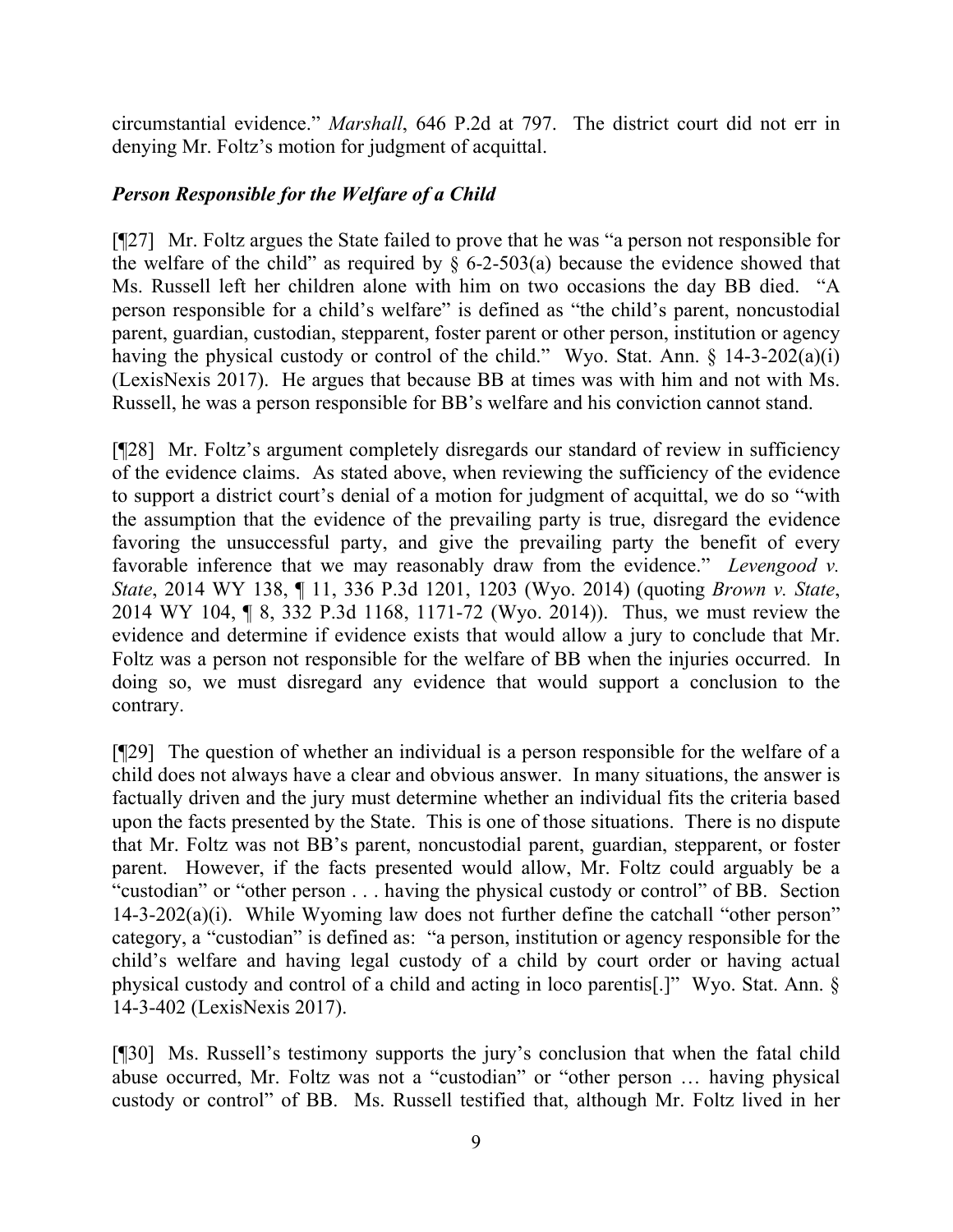home with her children, she never gave him the authority to discipline the children. She also testified that she never asked him to babysit the children. She explained that she did not do so because she already had childcare arrangements established and she did not want to change the children's routine. She also stated that she did not want to impose upon Mr. Foltz because their relationship was still new at that point in time. This testimony is sufficient for a reasonable jury to believe that Mr. Foltz was not an "other person … having physical custody or control" of BB when the fatal abuse occurred.

[¶31] As Mr. Foltz has pointed out, it is undisputed that Ms. Russell left the children at home with him twice for brief periods of time during the twenty-four hour period before BB died. Because of that undisputed fact, he claims that our opinion in *Rogers v. State*, 2015 WY 48, 346 P.3d 934 (Wyo. 2015), dictates that he must be considered a person responsible for the welfare of a child. In *Rogers*, this Court considered whether a babysitter could hold a position of authority over his charge for purposes of Wyoming's sexual assault statutes. *Id*., ¶¶ 11-17, 346 P.3d at 937-39. We specifically discussed the definition of "custodian" found in  $\S$  14-3-402(a)(vii) and concluded "this definition would clearly imply that an individual serving as a babysitter is a custodian of a minor and thus in a position of authority." *Id*., ¶ 16, 346 P.3d at 938. We also discussed the fact that Mr. Rogers was left in charge of the children while their father left and that he was the only adult present in the residence. *Id*., ¶ 17, 346 P.3d at 939. However, it is important to recognize that we were analyzing this issue using our sufficiency of the evidence standard of review. *Id*. We concluded that based on the evidence before the *Rogers* jury, the State presented sufficient evidence for the jury to conclude Mr. Rogers, as a babysitter, was acting *in loco parentis*<sup>4</sup> and thus was a custodian. *Id*. This conclusion is not dispositive as to whether the State presented sufficient evidence in this case to support the jury's conclusion that Mr. Foltz was not responsible for the welfare of BB. The two cases rely on different statutes, and while there may be similarities between the application of the two, each case presented unique facts for the jury to consider. There was adequate evidence before the jury indicating that Ms. Russell had not placed Mr. Foltz in the role of a parent (not acting *in loco parentis)*, for it to find that he was not a "custodian" and not responsible for BB's welfare.

[¶32] Additionally, even if the jury had concluded Mr. Foltz was responsible for the welfare of BB during those two short periods of time, the State's evidence would still allow the jury to find that Mr. Foltz inflicted the injuries at a time when Ms. Russell was home and Mr. Foltz was not responsible for BB's welfare. The jury could reasonably have concluded that the injuries occurred before Ms. Russell left late in the afternoon because Mr. Foltz told her BB had been throwing up during the afternoon—indicating that at least some of the injuries had already occurred by then. Similarly, the jury could

l

<sup>&</sup>lt;sup>4</sup> In loco parentis is a Latin phrase meaning "in the place of a parent" or "[a]cting as a temporary guardian of a child." *Daniels v. Carpenter*, 2003 WY 11, ¶ 12, 62 P.3d 555, 560 (Wyo. 2003) (quoting Black's Law Dictionary 791 (7th ed. 1999)).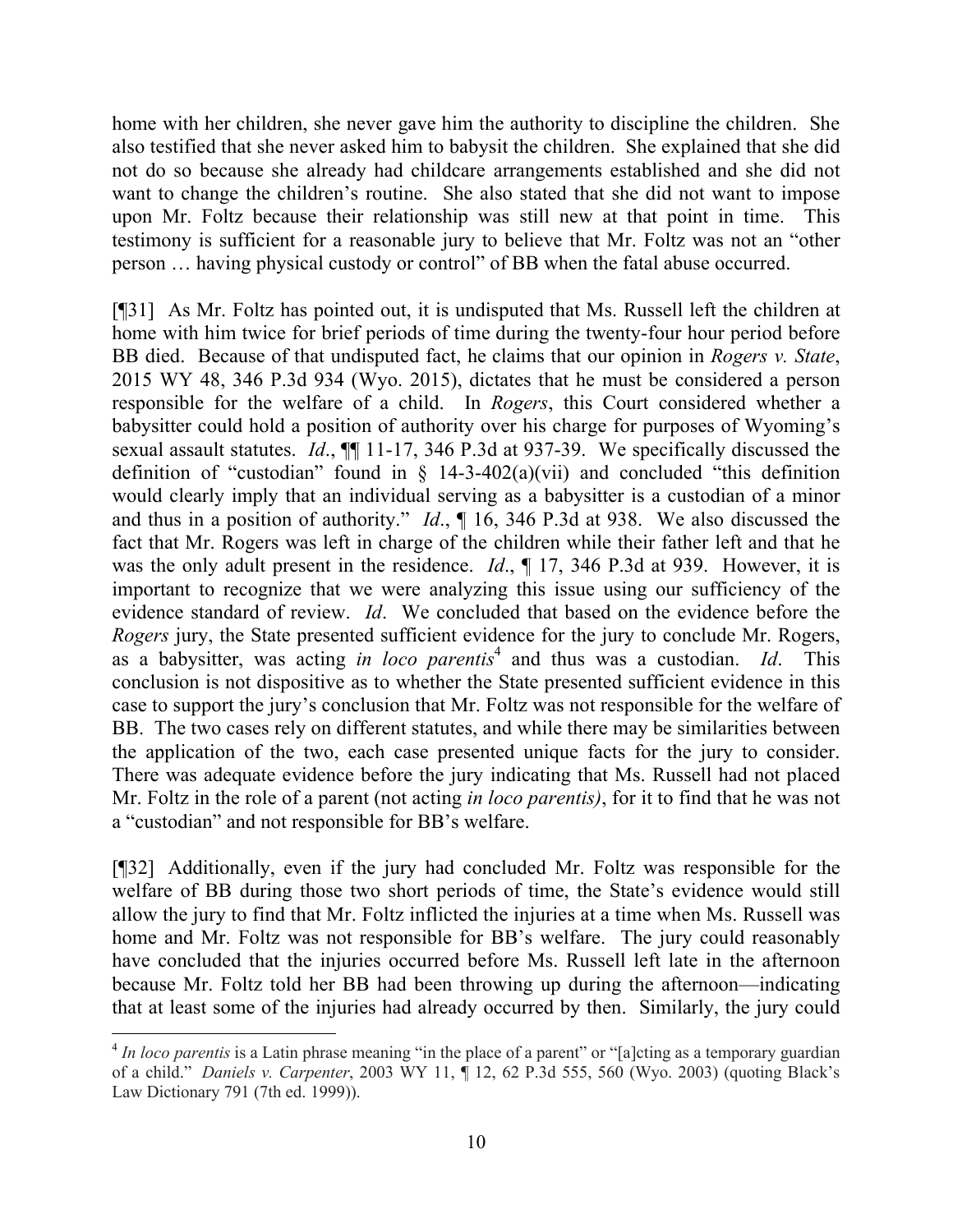reasonably have found that because BB was asleep when Ms. Russell left him with Mr. Foltz later that night, the injuries occurred sometime earlier, while Ms. Russell was home and had "physical custody." Because the State presented evidence that established Mr. Foltz was not responsible for BB's welfare during a substantial majority of the twentyfour hours before BB's death, including the reasonably likely times when the fatal injuries occurred, the district court did not err when it denied Mr. Foltz's motion for judgment of acquittal.

[¶33] While the basis of our opinion rests on our decision that the State presented sufficient evidence to support a conclusion that Mr. Foltz was not responsible for the welfare of the child, we take this opportunity to point out the curious nature of the child abuse statute and Mr. Foltz's situation. Wyoming's child abuse statute is framed in such a way that any person can commit child abuse, whether they are a person responsible for the welfare of a child or not. *See* § 6-2-503. However, the elements the State must prove differ depending upon within which category an individual falls. As explained *supra* ¶ 11, if the defendant is not responsible for the welfare of the child, the State must prove the individual is an adult or at least six years older than the victim and the victim must be under sixteen years old. Section 6-2-503(a). In contrast, if the defendant is responsible for the welfare of the child, there is no age requirement for the defendant, the victim must be under eighteen years old, and the State must show the injuries were not the result of reasonable corporal punishment. Section 6-2-503(b). Thus, the legislature's intent in creating the two categories was not to narrow the class of people that can be held criminally responsible for child abuse, but instead takes into consideration the different dynamics between adults who have a legal responsibility for a child, including the authority to discipline using corporal punishment, and those who do not.

[¶34] In this case, the question of whether Mr. Foltz was or was not responsible for the welfare of BB is a distinction without a difference. Mr. Foltz was thirty-four years old when BB died, satisfying the age requirement of the defendant under either subsection of the statute. Further, BB was two years old, satisfying the age requirement of the victim under either subsection. Interestingly, even though the State charged Mr. Foltz with not being responsible for BB's welfare, the district court nonetheless instructed the jury that the State had to prove BB's injuries were not the result of reasonable corporal punishment:

#### Instruction No. 16

The elements of the crime of Child Abuse, identified as the underlying crime in the charge of Murder in the First Degree (elements of which are found in Instruction No. 15), are:

1. On or between December 29, 2014 and December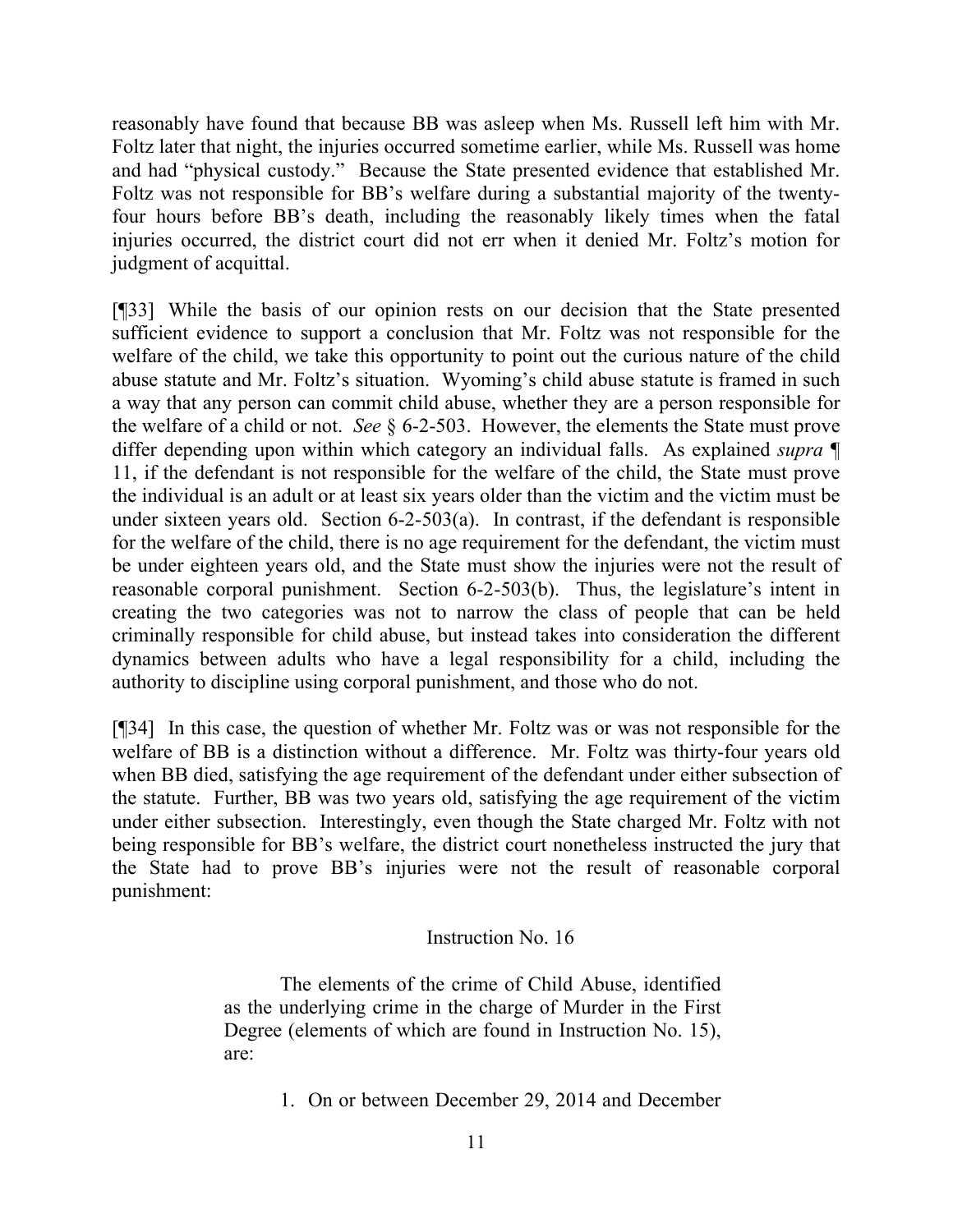30, 2014;

- 2. In Campbell County, Wyoming;
- 3. The Defendant, Donald D. Foltz, Jr.;
- 4. A person not responsible for the welfare of the alleged victim, [BB];
- 5. Who was at least six (6) years older than the alleged victim, [BB];
- 6. Intentionally or recklessly;
- 7. Inflicted physical injury;
- 8. Which was not the result of reasonable corporal punishment;

9. Upon [BB], who was the time under the age of sixteen (16) years.

If you find from your consideration of all the evidence that each of these elements has been proved beyond a reasonable doubt, then you should proceed to determine your verdict on the charged crime of Murder in the First Degree.

Further, the verdict form required the jury to consider whether the injuries were the result of reasonable corporate punishment. Thus, regardless of whether Mr. Foltz was responsible for BB's welfare or not, the State proved the required elements of both subsections of the crime.

#### **CONCLUSION**

[¶35] The State presented expert medical testimony that BB died from three separate mesentery tears that were caused by non-accidental blunt force trauma and inflicted within twenty-four hours of his death. The evidence also established that BB had likely been abused over a period of time before his death. The State showed that Mr. Foltz was with BB that entire twenty-four period and, therefore, was one of only two persons who could have inflicted the fatal injuries. The other person, Ms. Russell, testified that she did not injure BB. This evidence, coupled with incriminating and inconsistent statements made by Mr. Foltz, could lead a reasonable jury to conclude that Mr. Foltz intentionally and recklessly inflicted physical injury on BB. Further, viewing the evidence in the light